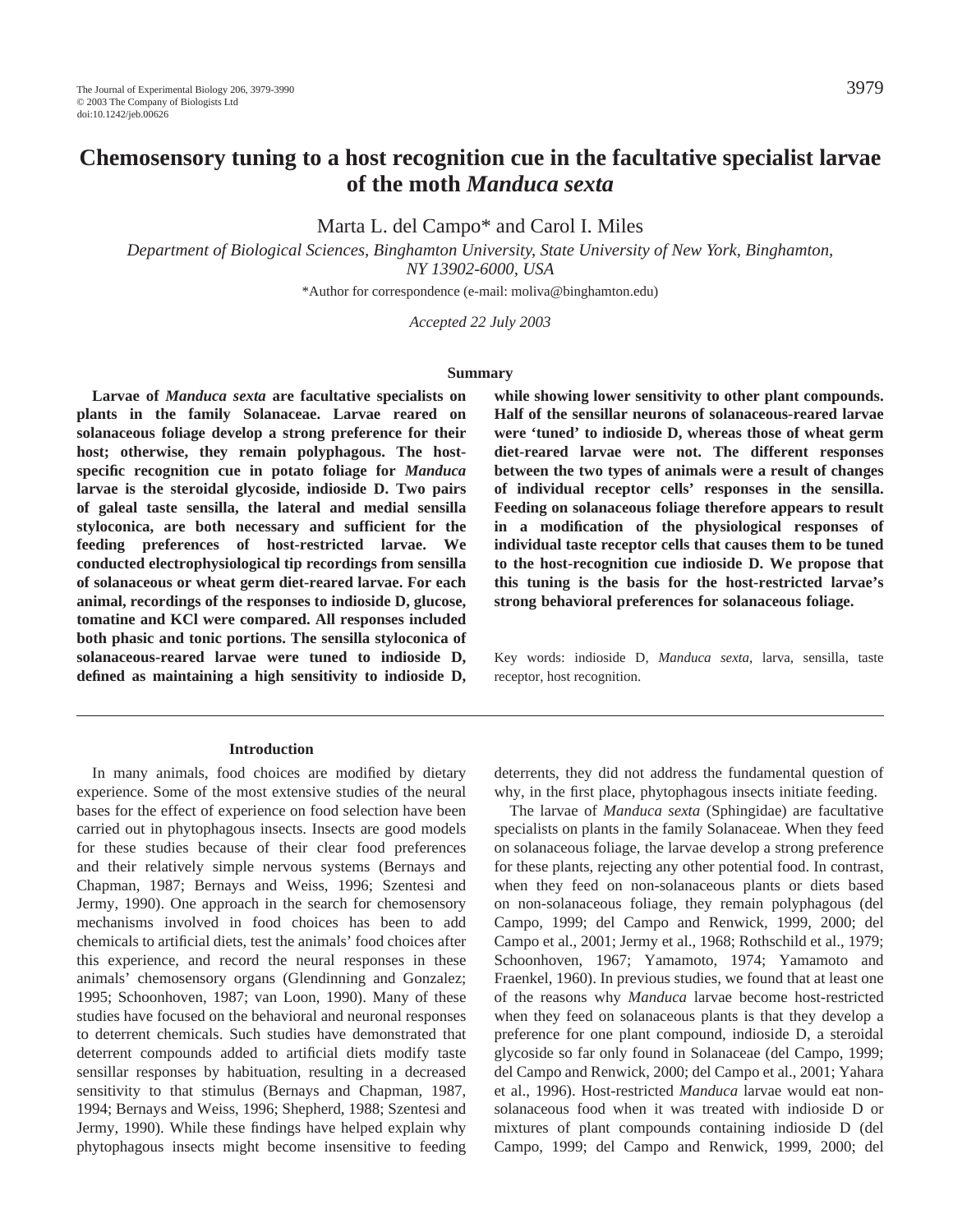# 3980 M. L. del Campo and C. I. Miles

Campo et al., 2001). Indioside D was isolated from potato foliage by bioassay guided fractionation (del Campo, 1999; del Campo and Renwick, 2000; del Campo et al., 2001). Of all the potato foliage extracts and their chemical fractions containing thousands of plant compounds, only indioside D caused hostrestricted larvae to feed on a non-host (del Campo, 1999; del Campo and Renwick, 1999, 2000; del Campo et al., 2001). It was therefore concluded that for potato, the recognition cue used by host-restricted *Manduca* larvae was indioside D.

Host-restricted larvae choose their food based on input from taste receptor cells located within chemosensory sensilla on their mouthparts. There are four sets of external chemosensory sensilla. Antennal, maxillary palp and epipharyngeal sensilla respond to chemical cues in *Manduca* larvae but they do not appear to play a significant role in host-restricted feeding behavior (de Boer, 1991a,b, 1993; de Boer and Hanson, 1987; Glendinning et al., 1998). This behavior is mediated entirely by the sensilla styloconica located on the galea, as removal of these sensilla completely eliminates food preference by hostrestricted larvae (del Campo, 1999; del Campo et al., 2001; Flowers and Yamamoto, 1992; Waldbauer and Fraenkel, 1961). Thus, the sensory input from these sensilla is both necessary and sufficient for host recognition by host-restricted larvae. The bilaterally paired lateral and medial sensilla styloconica each contain four chemoreceptor cells, which project to the subesophageal ganglion, where the circuitry for chewing is located (Griss, 1990; Griss et al., 1991; Kent and Hildebrand, 1987; Rohrbacher, 1994a,b). The responses of the sensilla styloconica to a variety of chemical compounds have been examined (Bernays et al., 1998; Glendinning et al., 2001; Glendinning and Hills, 1997; Glendinning et al., 1998, 1999a,b, 2000, 2002; Dethier and Crnjar, 1982; Peterson et al., 1993; Schoonhoven, 1969a,b, 1977; Schoonhoven and Dethier, 1966; Schoonhoven and van Loon, 2002; Städler and Hanson, 1976). In a few cases, comparisons have been made of the responses of these sensilla to plant or other compounds in plant-reared and wheat germ diet-reared larvae (del Campo, 1999; del Campo et al., 2001; Schoonhoven, 1969a; Städler and Hanson, 1976; van Loon, 1990). Larvae of the cabbage butterfly, *Pieris*, reared on a wheat germ-based diet, showed reduced sensitivities of the sensilla styloconica to deterrent compounds (van Loon, 1990). For *Manduca* larvae, it has been difficult to explain the differences in food preferences of dietreared and solanaceous-reared larvae by differences in the responses of the sensilla styloconica to chemical compounds. One missing factor in these studies has been the relevant natural cue(s) for *Manduca* to recognize suitable food (Bernays, 1996; del Campo and Renwick, 2000; del Campo et al., 2001). Our recent discovery of indioside D allows us to study the effects of dietary experience on the responses of the sensilla to natural cues that the larvae use to identify their normal host plants.

In a previous study we found that in plant-reared larvae, the lateral sensilla styloconica become 'tuned' to indioside D by reducing their responses to at least three other compounds that can be found in foliage, while maintaining their sensitivity to indioside D. We called this change in response chemosensory tuning (del Campo et al., 2001). Here, we present additional evidence for chemosensory tuning in both the lateral and medial sensilla styloconica. We selected representative compounds from four major plant chemical classes that might be relevant to a feeding larvae: sucrose representing a generalized nutrient, KCl representing a generalized salt, tomatine representing a solanaceous compound that is not used as a specific recognition cue, and indioside D representing a solanaceous compound that is a specific recognition cue for *Manduca* larvae. From these data, we develop a model to describe how the host-restricted behavior of solanaceousreared larvae might be accomplished by sensory tuning and its integration in the CNS.

### **Materials and methods**

### *Animals*

To study the effect of dietary experience on the responses of the lateral and medial sensilla in *Manduca sexta* Johan larvae, eggs were collected from a laboratory colony reared on a wheat germ-based diet (Bell and Joachim, 1976) at Binghamton University. Hatchlings that were to be reared on wheat germ diet were transferred to individual transparent plastic cups containing the diet. Hatchlings that were to be reared on solanaceous plants were transferred to potato foliage. The potato plants used for rearing these larvae were at least 3 weeks old and, before flowering, maintained in a greenhouse under a 16 h:8 h L:D photoperiod. Larvae reared on either diet were allowed to feed *ad libitum*, at ~25°C under a 16 h:8 h L:D photoperiod. Larvae continued their development on either of these diets until their fifth instar, when they were collected for experimental procedures.

### *Electrophysiological recordings*

Satiated larvae were anesthetized by submerging them in water. They were prepared for recording by placing them in vials of tapwater so that all spiracles remained submerged with the head exposed for recording, using a modification of the techniques described by Gothilf and Hanson (1994). The head was fixed into position with soft wax so that the medial and lateral sensilla styloconica were accessible to recording electrodes. A ground electrode was inserted into the mandibular musculature through a small hole in the head capsule. Tip recordings were performed on the lateral and medial sensilla of one side of the mouthparts of each animal using glass microelectrodes filled with the test solutions described below. The order in which the test solutions were applied to each sensillum was randomized. The sensilla's response was recorded for at least 1 min per test solution. Between recordings, mouthparts were rinsed with distilled water and dried with a tissue (Kimwipe®, Kimberly-Clark, Roswell, WI, USA). The signals were amplified with a high impedance amplifier (Getting Instruments, Iowa City, IA, USA) and digitally recorded (Axon Instruments, Union City, CA, USA). Immediately after the electrode contacted the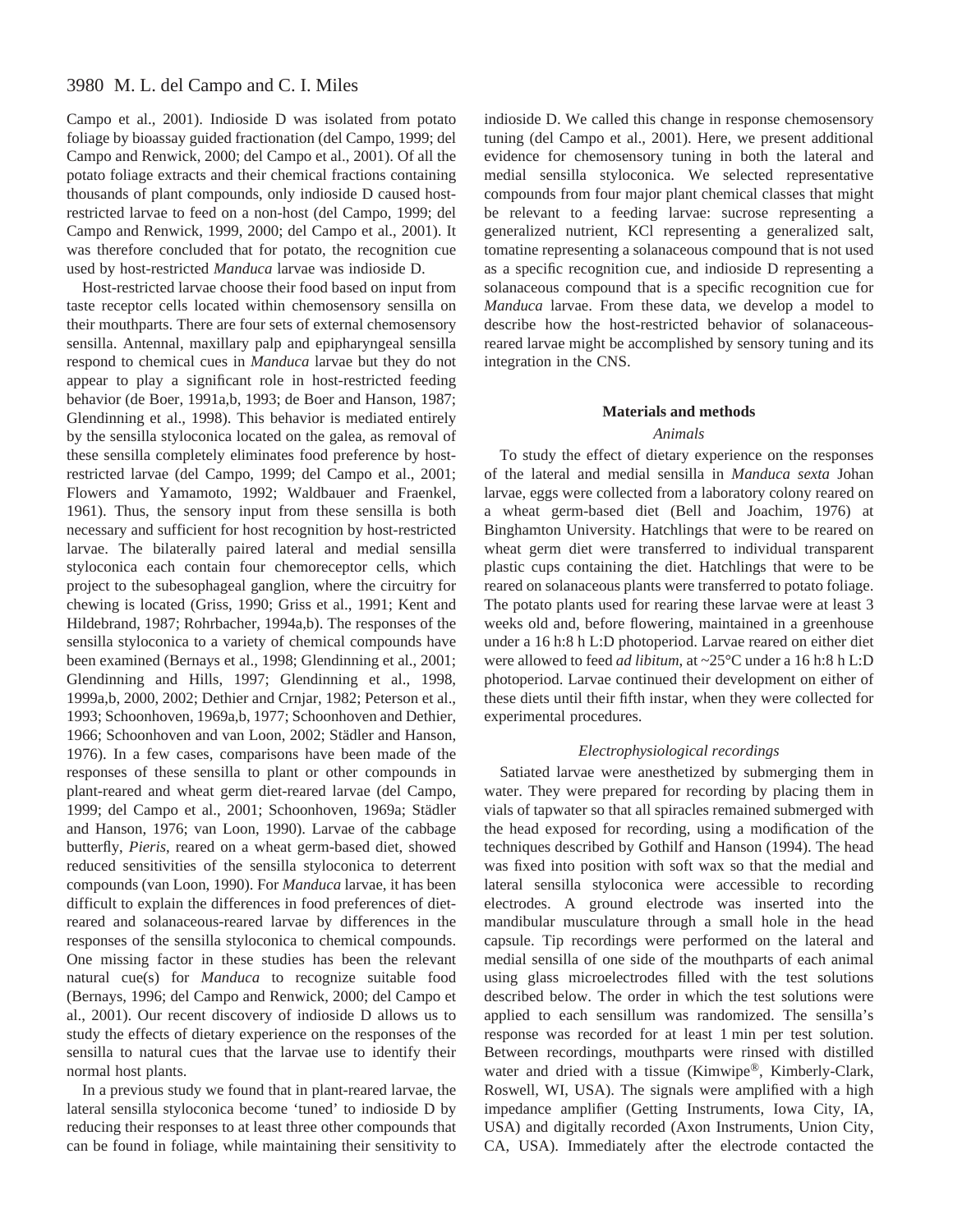sensilla a brief stimulus artifact obscured the recording. This artifact ('blocking artifact') had an average duration of 13.4 $\pm$ 0.23 ms (mean  $\pm$  95% CI; *N*=228 recordings). Even for the highest firing frequencies of approx. 250 Hz, the data lost would produce an error of only about 3.3 spikes, or 1.3% of the total.

### *Test solutions*

All compounds tested were carried in a 50 mmol  $l<sup>-1</sup>$  KCl conducting solution (KCl control solution). This control solution included 0.16% polyvinylpyrrolidone-80 (PVP-80; Sigma Chemical, St Louis, MO, USA) to increase viscosity and reduce evaporation from the electrode tip. It also included 0.1% ethanol and 1% methanol to account for the solubility requirements of tomatine and indioside D, respectively, as described below. Tomatine (Sigma Chemical) was first solubilized in 10% ethanol to a concentration of  $10^{-2}$  mol  $1^{-1}$ , and then diluted  $100 \times$  in 50 mmol  $l^{-1}$  KCl with 0.16% PVP-80 and 1% methanol, giving a final tomatine concentration of 100  $\mu$ mol l<sup>-1</sup>. Glucose (Sigma Chemical) was dissolved directly in the KCl conducting solution to a concentration of 100 mmol l<sup>-1</sup>. Indioside D was obtained from fresh potato foliage, using the methods described in del Campo and Renwick (2000), and stored in methanol at a concentration of  $1.2 \times 10^{-4}$  mol  $1^{-1}$ . For neurophysiological recordings, it was diluted  $100 \times$  in 50 mmol  $l^{-1}$  KCl with 0.16% PVP-80 and 0.1% ethanol, to a final concentration of 1.2  $\mu$ mol  $l^{-1}$ . All solutions were refrigerated between recording sessions and used within 1 week of preparation.

#### *Data and statistical analyses*

For each recording, digital traces were sampled for spike frequency at the onset of the recording (time=0), 1, 5, 15 and 30 s. Spikes were counted for periods of 200 ms at times 0 and 1 s, and 500 ms at all other times. Analyses were conducted independently on lateral and medial sensilla. At analysis, the responses of the sensilla to glucose, tomatine and indioside D were always compared to their responses to the KCl solution.

Responses were considered 'sensitive' to a solution when they were significantly higher than the response to KCl alone. For the phasic portion of the response of each sensillum, the first 200 ms after contact were analyzed using two-way analysis of variance (ANOVA) tests. The factors in these fully factorial models were diet, solution and their interaction. When a significant effect was found, a Dunnett *post-hoc* test was conducted to contrast responses to different solutions against the KCl control solution. For the tonic portion of the responses, repeated-measure analyses were conducted on the sampled values for each sensillum. Independent variables in the model were diet, solution, and their interaction. Animal was included

## *Chemosensory tuning in* Manduca sexta 3981

in the model as a covariant factor to control for variability between the animals. The effect of these variables was studied over time and independently from time. To contrast further the responses to each solution, repeated measure analyses were conducted for each type of dietary experience (solanaceous or wheat germ diet) to detect different sensillar responses to the solutions. In addition, the digitized responses of the sensilla styloconica were analyzed by individual cell spike counts between 1 and 2 s after contact. At this time, spike shapes are quite constant. Each sensillum contains four sensory cells. These have been classified in a number of studies as sugarsensitive, salt-sensitive, inositol-sensitive and deterrent cells (for a review, see Schoonhoven and van Loon, 2002). We did not attempt to categorize the cells by their sensitivities to specific substances, but classified them based on their relative amplitudes, their rise times and interspike intervals, using commercial software (Synaptosoft, Decatur, GA, USA), and confirmed the results by visual inspection. Four categories of cells were distinguished: a small amplitude (S) cell, two medium amplitude units (M1 and M2), distinguished by their rise times, and a large amplitude unit (L). For the lateral sensillum, S cells had about half the amplitude of the M cells; L cells had approximately twice the amplitude of the M cells. M cells were discriminated by their rise times, which were approximately  $0.3 \text{ ms}$  for M1 and  $0.8 \text{ ms}$  for M2. For the medial sensillum, the S cells also had about half the amplitude of the M cells. The L cells were approximately 50% larger in amplitude than the M cells. M cells were discriminated by their rise times of  $0.4$  ms for M1 and  $0.9$  ms for M2. Two-way ANOVA statistical tests were conducted for each individual cell type data set. The factors in these fully factorial models were diet, solution, and their interaction. All statistical analyses were conducted using SPSS 10.0 (Chicago, IL, USA).

### **Results**

In the lateral and in the medial sensilla styloconica, 3–4 units were active. For solanaceous-reared and diet-reared larvae,



Fig. 1. Typical taste receptor responses to chemostimulation of the lateral sensillum at initial contact. Traces are for a 200 ms period, and for each diet all traces are from the same larva.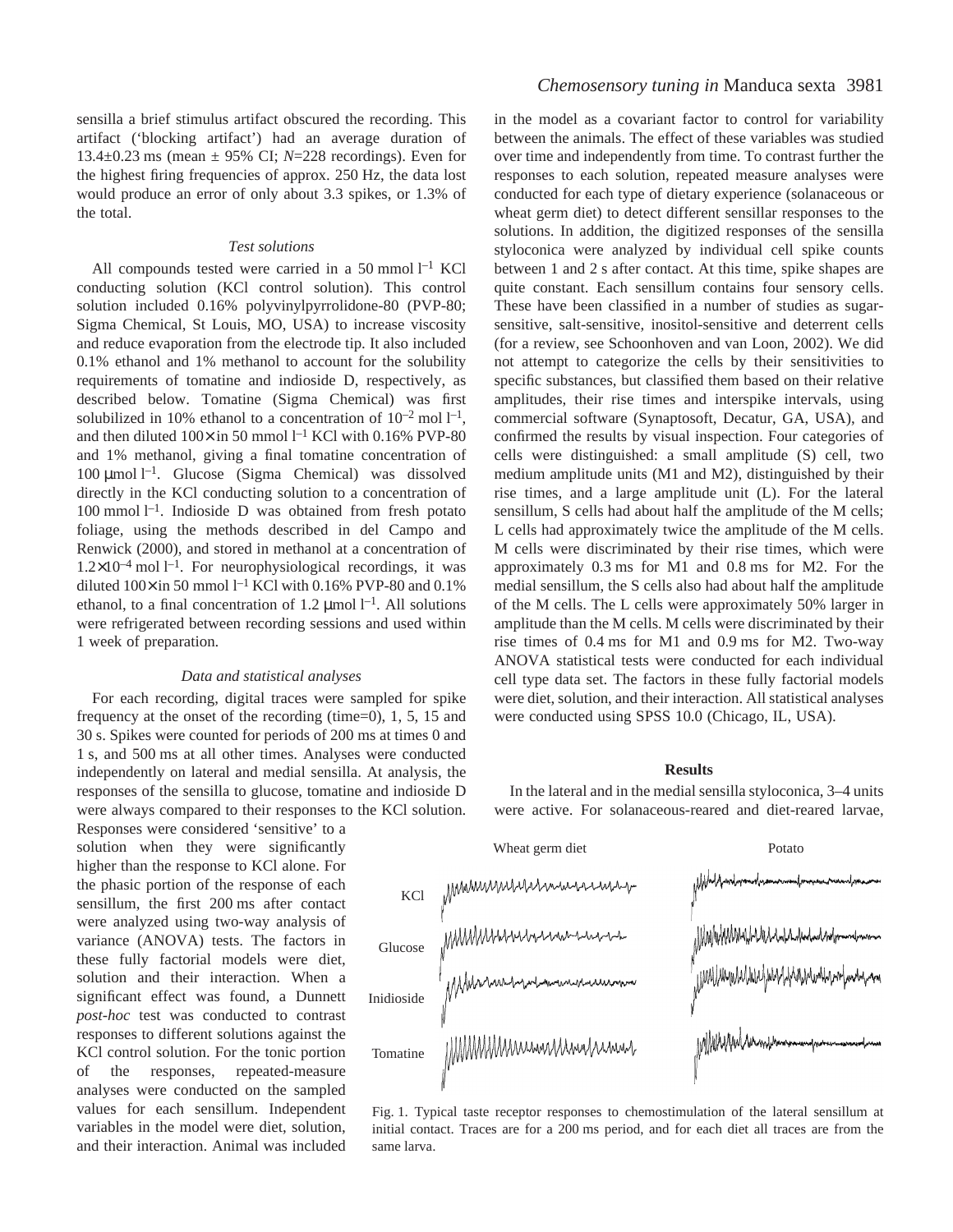# 3982 M. L. del Campo and C. I. Miles



Fig. 2. Typical taste receptor responses to chemostimulation of the medial sensillum at initial contact. Traces are for a 200 ms period, and for each diet all traces are from the same larva.

both sensilla responded to all tested solutions (KCl, tomatine, glucose and indioside) in a phasic–tonic fashion. The phasic portion of the responses typically lasted less than 5 s, showing a rapid decline in spike frequency (>60%). The subsequent tonic portion of the response continued with little decline in spike frequency for the rest of the recording period, which lasted at least 1 min. All recordings showed at least a low level of firing throughout the recording period.

### *Phasic responses of the lateral and medial sensilla*

During the first  $200$  ms after contact (Figs 1, 2), the responses of the lateral sensillum (Fig. 3A) to the tested solutions were strongly affected by the dietary experience of the larvae  $(P<0.001, F=24.28, d.f.=1)$ , and the type of solution applied  $(P<0.001, F=11.74, d.f.=3)$ . The responses of the lateral sensilla to the different solutions were not affected by dietary experience in the same fashion (*P*<0.001, *F*=6.64, d.f.=3). For larvae reared on wheat germ diet, the firing frequency of the lateral sensillum did not differ significantly

from the response to KCl control solution for glucose, indioside or tomatine (Dunnett *post-hoc* tests, *P*>0.05, for all solution contrasts against KCl). In contrast, for solanaceousreared larvae, the average firing frequency of the lateral sensillum was over twofold higher for indioside than for KCl (Dunnett *post-hoc* test, contrasts against KCl: *P*<0.001). However, as in wheat germ diet-reared larvae, responses to tomatine and glucose did not differ significantly from the responses to KCl alone (Dunnett *post-hoc* test, contrasts against KCl: *P*>0.05 for tomatine and glucose). Moreover, in solanaceous-reared larvae, responses to KCl, tomatine and glucose

were significantly lower than the responses to these solutions shown by diet-reared larvae. The firing frequency in response to indioside was similar in both sets of larvae. The substantial sensitivity to indioside shown by the lateral sensilla of the solanaceous-reared larvae was thus primarily due to their much lower responses to the KCl control solution.

In contrast, the responses of the medial sensilla (Fig. 3B) to the tested solutions were weakly affected by the dietary experience of the larvae ( $P=0.04$ ,  $F=4.58$ , d.f.=1), but strongly affected by the type of solution applied (*P*<0.01, *F*=4.93, d.f.=3). For wheat germ diet-reared larvae, the medial sensillum showed a significantly higher firing frequency in response to glucose or indioside when compared to its response to the KCl control solution (Dunnett *post-hoc* test, contrasts against KCl: *P*<0.001 for indioside and glucose). The response to tomatine, however, was not significantly different from the

 $\Box$  Wheat germ diet



Fig. 3. Phasic portion (first 200 ms after contact) of the chemosensory responses of sensilla styloconica. (A) Lateral sensilla responses of solanaceous-reared larvae (*N*=16) and wheat germ diet-reared larvae (*N*=16). (B) Medial sensilla responses of solanaceous-reared larvae  $(N=10)$  and wheat germ diet-reared larvae  $(N=10)$ . Values are means  $\pm$  s.e.m. \**P*<0.05. For details, see text.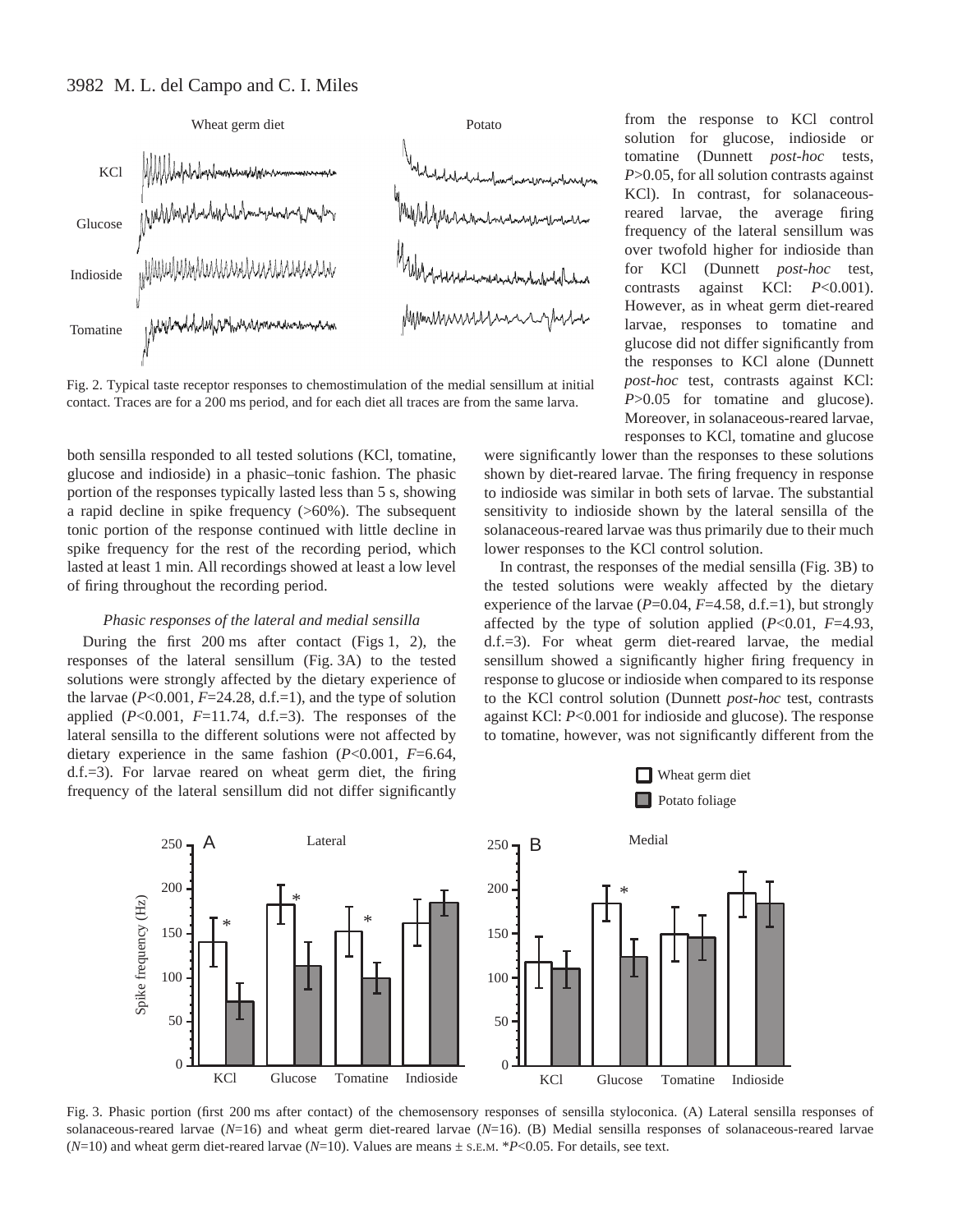response to KCl (Dunnett *post-hoc* test, contrast against KCl: *P*>0.05, for tomatine). In contrast, while the medial sensillum of solanaceous-reared larvae showed significantly higher responses to indioside compared to KCl (Dunnett *post-hoc* test, contrast against KCl: *P*<0.001 for indioside), its response to glucose was not significantly different from its response to KCl (Dunnett *posthoc* test, contrast against KCl: *P*>0.05, for glucose). As for the diet-reared larvae, the response to tomatine was not significantly different from KCl (Dunnett *post-hoc* test, contrast against KCl: *P*>0.05, for tomatine).

## *Tonic portion of the responses of the lateral and medial sensilla*

The tonic portions  $(1-30s)$  after contact) of the responses of lateral sensilla styloconica (Fig. 4) were modified by dietary experience (d.f.=1, *F*=28.34, *P*<0.001) and type of solution (d.f.=3, *F*=16.84, *P*<0.001). Moreover, there was a strong interaction between dietary experience and type of solution tested, which suggested that not all responses to the solutions were modified by dietary experience in the same fashion (d.f.=3, *F*=11.14, *P*<0.001). In wheat germ diet-reared larvae, the tonic portion of the responses of the lateral sensillum to glucose, indioside and tomatine did not differ from the KCl control solution (Fig. 5A, repeated-measures analysis; *P*>0.05). In contrast, the tonic portion of the response of solanaceous-reared larvae to indioside was significantly higher than the responses to the KCl

control solution (Fig. 5B). This response was sustained for at least 30 s (over time effect,  $P<0.001$ ), while there was no significant response to glucose (*P*>0.05) or tomatine (*P*>0.05) in comparison to the responses to KCl.

The tonic portions of the responses of the medial sensilla styloconica (Fig. 6) were also modified by dietary experience of the larvae (d.f.=1, *F*=5.79, *P*<0.02) and type of solution (d.f.=3, *F*=8.98, *P*<0.001). In this case, however, there was no interaction between dietary experience and type of solution (d.f.=3, *F*=0.50, *P*>0.05). In wheat germ diet-reared larvae (Fig. 7A), the tonic portions of the medial sensilla responses to indioside were higher than KCl control solution for at least  $5 s (P=0.001)$ , while there were no significant responses to tomatine  $(P>0.05)$  or glucose  $(P>0.05)$  in comparison to KCl. This indicates that the sensitivity to glucose that was found in

# *Chemosensory tuning in* Manduca sexta 3983



Fig. 4. Typical taste receptor responses to chemostimulation of the lateral sensillum at 1 s after initial contact. Traces are for a 500 ms period, and for each diet all traces are from the same larva. S, M1, M2 and L indicate the different types of cells we identified based on the characteristics described in Materials and methods.



Fig. 5. Tonic portion (1–30 s after contact) of chemosensory responses of the lateral sensilla styloconica. (A) Responses of wheat germ diet-reared larvae (*N*=16). (B) Responses of solanaceous-reared larvae  $(N=16)$ . Values are means  $\pm$  s.e.m.

the phasic portion of the medial sensillum's response was lost during the tonic portion. For solanaceous-reared larvae (Fig. 7B) the tonic portions of the responses to indioside were significantly higher than the responses to KCl (*P*=0.001), while there were no significant responses to glucose (*P*>0.05) or tomatine (*P*>0.05). The response to indioside was sustained for at least 30 s after contact (over time effect, *P*<0.001).

### *Responses of individual cells of the lateral sensillum*

Responses of some individual cells in the lateral sensilla styloconica were modified by dietary experience and type of solution at  $1s$  after contact (Fig. 8). The S cell responses (Fig. 8A) were not significantly modified by the dietary experience of the larvae (d.f.=1, *F*=1.67, *P*>0.05), or type of solution applied (d.f.=3, *F*=2.51, *P*>0.05). There was no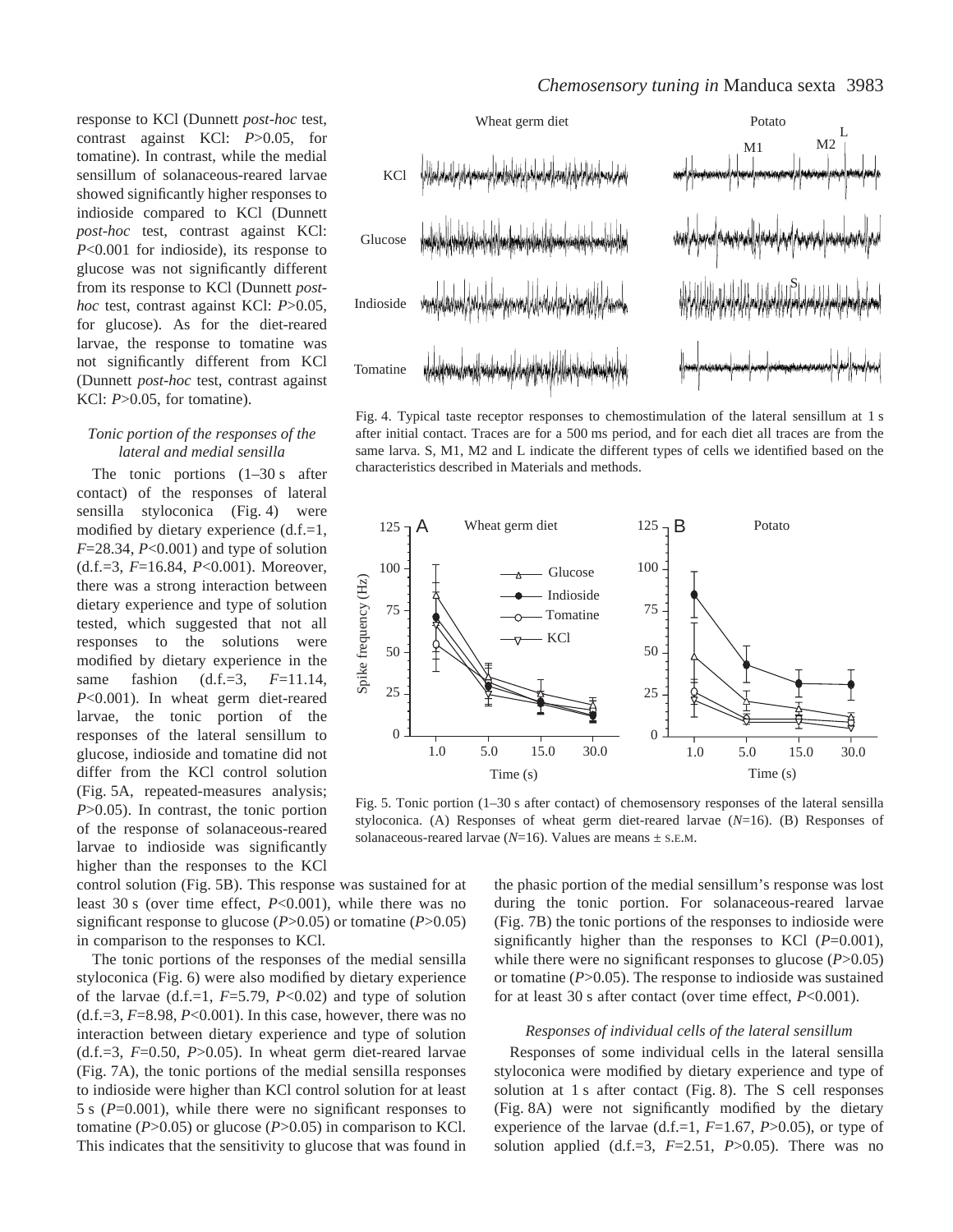

example of an L cell.

interaction of dietary experience and solution applied (d.f.=3, *F*=0.29, *P*>0.05). The M1 cell responses of solanaceous-reared larvae were significantly lower than M1 cell responses (Fig. 8B) in wheat germ diet-reared larvae for all solutions except indioside (dietary effect: d.f.=1, *F*=8.07, *P*=0.005; solution effect: d.f.=3, *F*=0.21, *P*>0.05; interaction of dietary effect and solution applied: d.f.=3, *F*=2.85, *P*<0.05). This cell was sensitive to indioside in solanaceous-reared larvae (Dunnett *post-hoc* contrast: *P*=0.001), but insensitive to all solutions in wheat germ diet-reared larvae. The M2 cell responses (Fig. 8C) of solanaceous-reared larvae were lower than the responses of wheat germ diet-reared larvae for KCl and tomatine; however, the responses to indioside and glucose were not significantly modified by larval diet (dietary effect: d.f.=1, *F*=12.80, *P*<0.001; solution effect: d.f.=3, *F*=2.67, *P*=0.05; interaction of dietary effect and solution applied: d.f.=3, *F*=0.44, *P*>0.05). For wheat germ diet-reared larvae, no M2 responses to any of the solutions applied differed from the KCl control solution, while in solanaceous-reared larvae this cell was sensitive to glucose and indioside (Dunnett *post-hoc*



Fig. 7. Tonic portion (1–30 s after contact) of the responses of chemosensory responses of the medial sensilla styloconica. (A) Responses of wheat germ diet-reared larvae (*N*=11). (B) Responses of solanaceous-reared larvae  $(N=11)$ . Values are means  $\pm$  s.e.m.



contrasts for indioside and glucose: *P*<0.05). The L cell responses (Fig. 8D) of solanaceous-reared larvae were significantly lower than responses of wheat germ diet-reared larvae only for KCl control solution (dietary effect: d.f.=1, *F*=5.02, *P*<0.01; solution effect: d.f.=3, *F*=5.02, *P*<0.01; interaction of dietary effect and solution applied: d.f.=3, *F*=2.26, *P*>0.05). This cell was sensitive only to indioside in solanaceous-reared larvae (Dunnett *post-hoc* contrast: *P*<0.05). For wheat germ diet-reared larvae, none of the applied solutions resulted in a firing frequency in the L cell that was significantly higher than its response to the KCl control solution.

### *Responses of individual cells of the medial sensillum*

In the medial sensillum, only the S cell responses (Fig. 9A) were modified by dietary experience of the larvae and type of solution at 1 s after contact. The S cell responses of solanaceous-reared larvae were significantly lower to glucose, while responses to KCl, indioside and tomatine were not significantly different from the responses of wheat germ diet-

> reared larvae (dietary effect: d.f.=1, *F*=4.01, *P*<0.01; solution effect: d.f.=3, *F*=3.12, *P*<0.05; interaction of dietary effect and solution applied: d.f.=3, *F*=1.12, *P*>0.05). In solanaceous-reared larvae, this cell was sensitive to indioside when compared to the KCl control solution (Dunnett *post-hoc* contrast: *P*<0.01). The responses of the M1, M2, and L cells (Fig. 9B–D) were not significantly modified by dietary experience, or type of solution applied (each analysis showed no significant dietary effect or solution effect at the *P*=0.05 level). No interaction of dietary experience and type of solution was detected in both wheat germ diet- and solanaceous-reared larvae.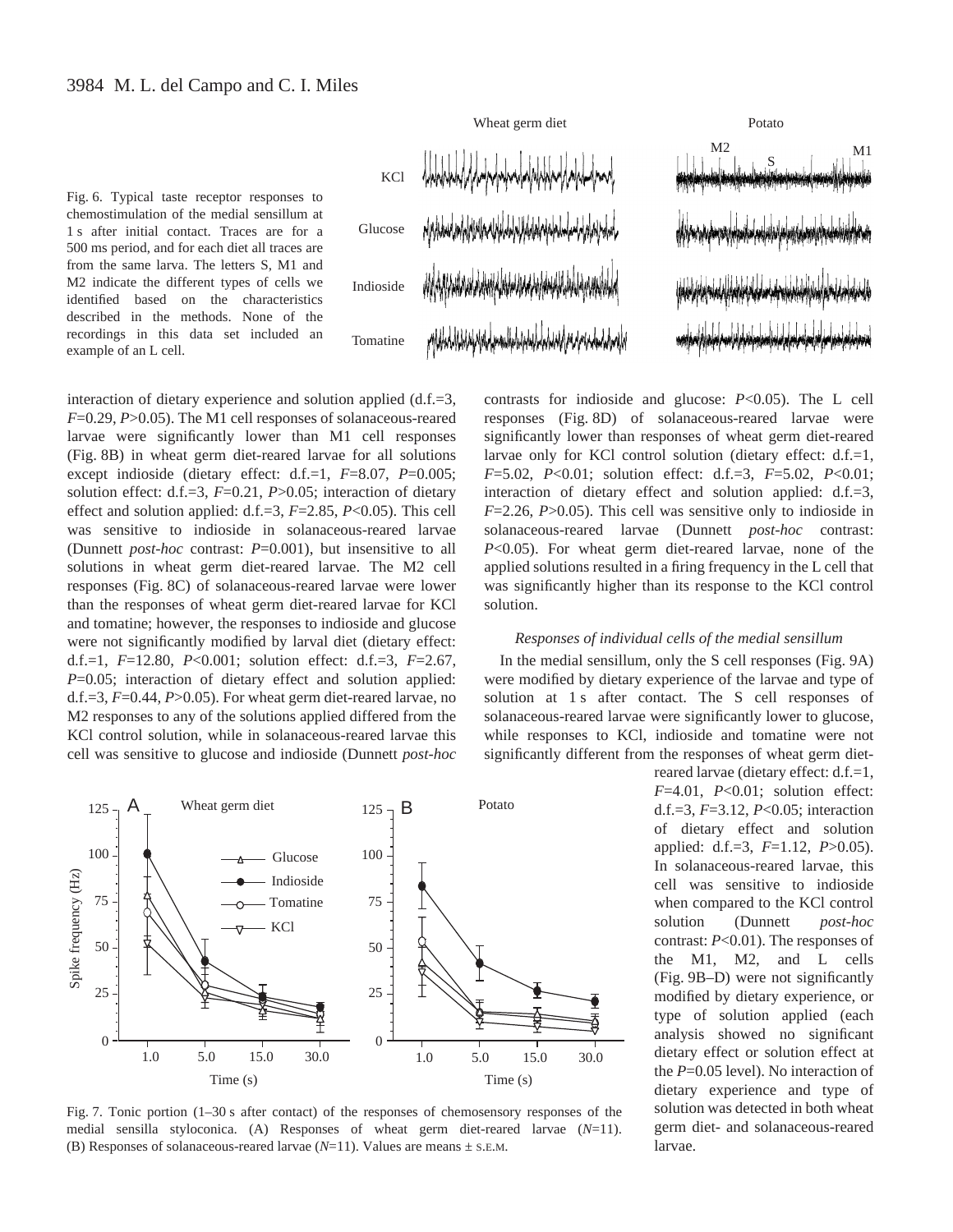

Fig. 8. Responses of individual cells in the lateral sensilla styloconica at 1 s after contact. (A) S cell, (B) M1 cell, (C) M2 cell and (D) L cell. Values are means  $\pm$  s.e.m.  $*P<0.05$ .

### **Discussion**

Our results show that dietary experience determines the responses of chemosensory neurons in the sensilla styloconica of *Manduca sexta* larvae to a variety of plant compounds. Sensilla styloconica of larvae that are reared on their natural host plants have significantly higher firing frequencies to the host recognition cue indioside D than to several other plant compounds. This difference is maintained for both phasic and tonic portions of the sensory response. However, if larvae are reared on a non-solanaceous wheat germ diet, responses of the sensilla styloconica are equally strong to indioside D and the other plant compounds tested. We propose that these differences in the responses of the chemosensory neurons in the sensilla styloconica form the basis for the dramatically different food choices of host-restricted and polyphagous *Manduca* larvae. The sensilla styloconica of polyphagous larvae respond robustly to many different plant compounds and the larvae readily feed on a wide variety of plants. In contrast, the sensilla styloconica of host-restricted larvae are tuned to produce their strongest responses to the host plant cue, indioside D, and these larvae will only feed on plants that contain it. It is certainly possible that other solanaceous plants contain compounds that cause the same behavioral and neurophysiological response. If these compounds exist, it would be interesting to identify them and test their properties in contrast to the responses to indioside D at the behavioral and neurophysiological level.

In our model, tuning the sensilla styloconica to have their strongest responses to a host-specific recognition cue is a central component for the induction of host specificity. There are thousands of chemical compounds found throughout the plant kingdom, and many plant compounds have been tested on the sensilla styloconica of *Manduca* larvae. Many of these plant metabolites produce excitatory responses in the chemosensory neurons of the sensilla styloconica (Bernays et al., 1998; del Campo, 1999; del Campo et al., 2001; Frazier and Hanson, 1986; Glendinning and Hills, 1997; Glendinning et al., 1999a,b; Glendinning et al., 2000, 2001; Peterson et al., 1993; Schoonhoven, 1969a,b, 1972; Schoonhoven and Dethier, 1966). Specific firing patterns for different compounds have been proposed to play a key role in food selection by *Manduca* larvae (Glendinning and Hills, 1997; Peterson et al., 1993). However, these studies did not address the role of dietary experience and host recognition by means of the specific recognition cue for *Manduca* larvae, indioside D (del Campo and Renwick, 2000; del Campo et al., 2001). In our study, we tested indioside as well as three other plant compounds: KCl and glucose, which are ubiquitous among plants, and tomatine, which is restricted to the solanaceae (Boll, 1966; Schreiber et al., 1961).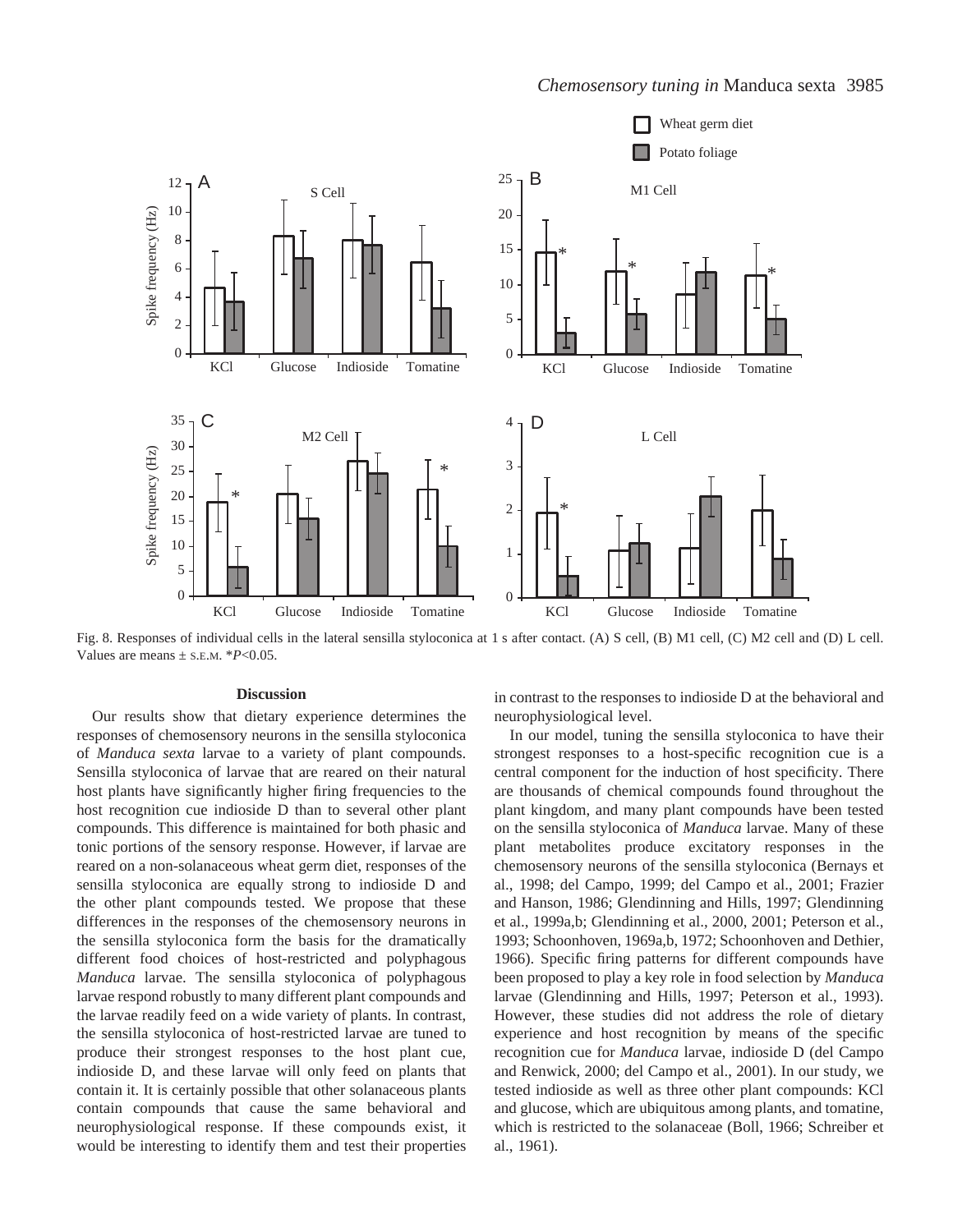

Fig. 9. Responses of individual cells in the medial sensilla styloconica at 1 s after contact. (A) S cell, (B) M1 cell, (C) M2 cell and (D) L cell. Values are means  $\pm$  s.e.m.  $*P<0.05$ .

### *Response to KCl*

We used 50 mmol<sup> $-l$ </sup> KCl as our conducting solution for recording the responses of the sensilla styloconica to different plant compounds. This concentration was approximately 50% of the average KCl concentration in potato foliage (Duchateau et al., 1953; Duke and Atchley, 1986) and wheat germ diet (Bell and Joachim, 1976). For the lateral sensilla styloconica, responses to this concentration of KCl were dramatically lower in solanaceous-reared larvae in comparison to larvae reared on wheat germ diet, for both the phasic and tonic potions of the response. Because the concentrations of KCl in wheat germ diet and potato foliage are essentially the same, this difference cannot be attributed to exposure to different KCl concentrations in the respective diets. In contrast, responses of the medial sensilla styloconica to KCl in both types of larvae were not significantly different, being robust for both types of animals. These data suggest that some difference in the two types of diets besides KCl concentration leads to the different sensory responses of the lateral sensilla to KCl in the two sets of larvae. Furthermore, of the eight sensory neurons in the sensilla styloconica of potatoreared larvae, only three of them showed significant lower responses to KCl when compared to wheat germ diet-reared larvae. This indicates that the dietary effect on neural response may be specific for only certain sensory neurons, in this case the L, M1 and M2 neurons of the lateral sensillum.

#### *Response to glucose*

Both medial and lateral sensilla styloconica of larvae reared on solanaceous foliage showed lower responses to the glucose solution than sensilla from larvae reared on wheat germ diet. However, this result was significant only for the phasic portion of the response, and was not maintained after 200 ms. In the lateral sensillum of both types of animals, responses to glucose solution were not significantly different from the response to KCl, which was a component of the glucose recording solution. This suggests that during the phasic portion of the response, the lateral sensilla styloconica do not show any specific sensitivity to glucose in either group of animals, and the lower response to glucose solution shown by the solanaceous-reared larvae is due to their lower KCl sensitivity. During the tonic portion of the response, there is a suggestion of sensitivity to glucose at the  $1s$  and  $5s$  time points. This may be due to responses of the M2 cell, which shows a significant response to glucose at 1 s. The medial sensilla of wheat germ diet-reared larvae showed significant responses to glucose during the first 200 ms after contact, in comparison to the KCl control solution. As was the case for the lateral sensilla, medial sensilla of solanaceous-reared animals had lower responses to glucose than wheat germ diet-reared animals. This lower response to glucose was not different from the response to the KCl control solution shown by solanaceous-reared animals. Thus, the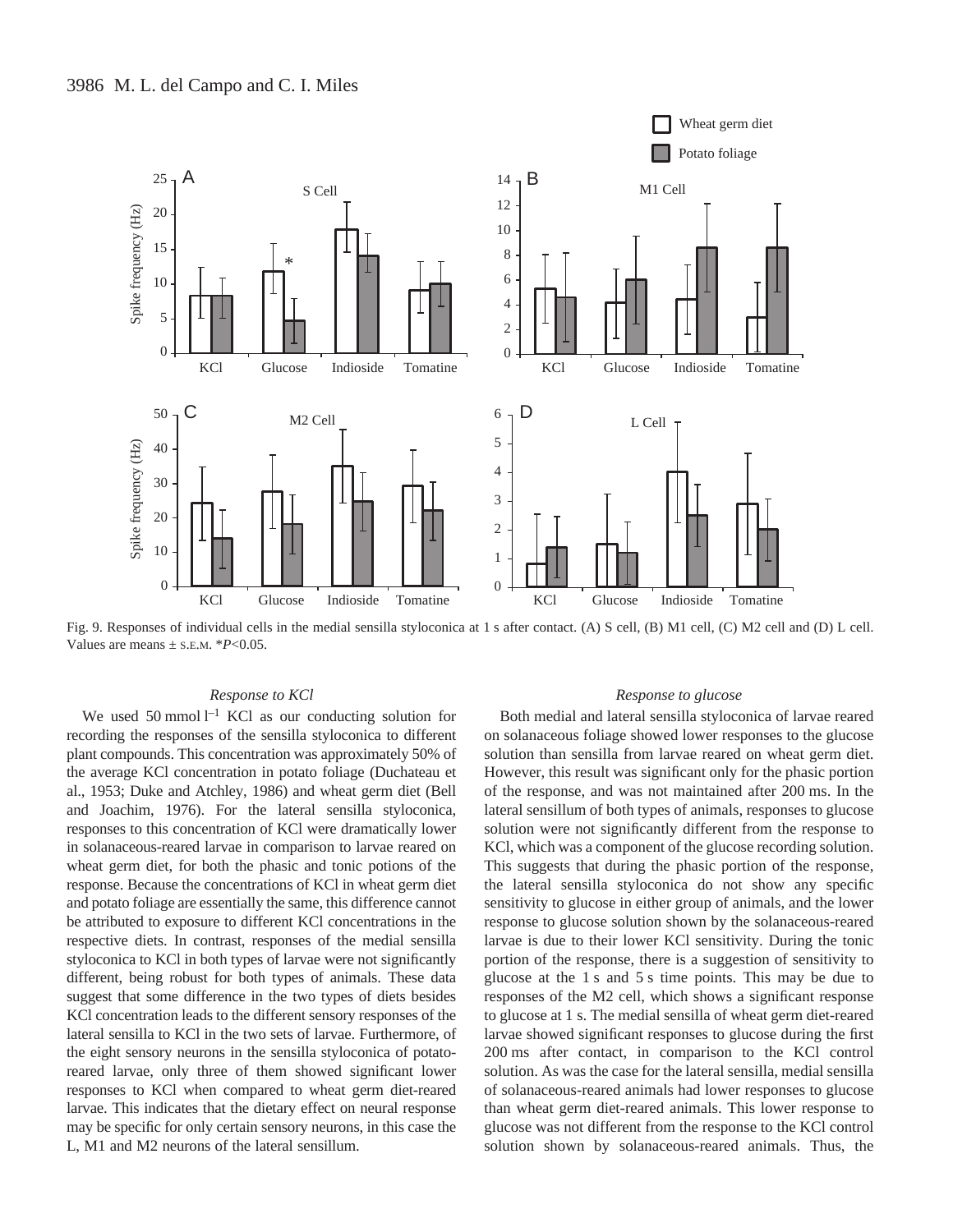response to glucose in the medial sensillum was dependent upon dietary experience. One of the four taste cells in the medial sensillum of wheat germ diet-reared larvae showed a significant response to glucose after 1 s, but we did not determine whether the total sensillar response to glucose during the first 200 ms was due entirely to this cell. Our findings are consistent with the results of Glendinning et al. (2000), who also described a taste receptor cell that responded to glucose in a distinct phasic–tonic manner in wheat germ diet-reared larvae.

It should be noted that our study, like many earlier studies of the responses of taste sensilla to glucose, used a much higher concentration of glucose than is found in foliage, which is typically around 10 mmol  $l^{-1}$  (Schoonhoven, 1969b). The concentration of glucose of 100 mmol  $l^{-1}$  was selected in this study because it was closest to the concentration used by other researchers, and was done with the intention of comparing our findings with those of previous studies. Concentrations of 100 mmol  $l^{-1}$ , 150 mmol  $l^{-1}$ , 250 mmol  $l^{-1}$  and 300 mmol  $l^{-1}$ have all been used experimentally (e.g. Frazier and Hanson, 1986; Glendinning et al., 2000; Peterson et al., 1993; Schoonhoven, 1969b). In feeding assays, even wheat germ diet-reared *Manduca* larvae show only weak or no responses to glucose (Bowdan, 1995; Glendinning et al., 2000). Thus, while a glucose response may be useful for experimental studies of the individual properties of the taste receptor neurons, it appears unlikely to play a direct role in food selection by the animal (Glendinning et al., 2000).

### *Response to tomatine*

We did not find a significant response to the solanaceous alkaloid tomatine, in either the medial or lateral sensilla, of solanaceous or wheat germ diet-reared larvae. We used a concentration of tomatine that is within the normal range for solanaceous foliage (Boll, 1966; Schreiber et al., 1961), and similar to the concentration used in earlier experiments. The earlier studies described a tomatine-sensitive sensory neuron in the sensilla styloconica, which responded to this alkaloid with a delayed bursting firing pattern starting about 30 s after contact (Peterson et al., 1993; Schoonhoven, 1969b). Although we display data for only the first 30 s after the start of a recording, our recordings typically lasted at least 1·min, and we expected to have recorded the bursting response well before the recording period ended. We observed bursting activity in the sensilla styloconica in some recordings, but this did not appear to be a unique response to tomatine as it was found in only 50% of all tomatine recordings, as well as in a number of animals in response to glucose. One difference between the previous studies and our own, is the conducting solution (Peterson et al., 1993; Schoonhoven, 1969b). We used KCl in our experiments, while Peterson et al. (1993) used  $100$  mmol  $l^{-1}$  NaCl. Potato foliage has a very low  $(<5$  mmol  $l^{-1}$ ) sodium content (Duke and Atchley, 1986), and it is possible that a concentration of  $100 \text{ mmol } l^{-1}$  in the recording pipette would influence the sensory neurons' responses to other plant compounds, as discussed

by Schoonhoven (1969b). Because *Manduca* larvae are unlikely to ever encounter these levels of NaCl in their natural diets, the ecological significance of this response for host selection by *Manduca* larvae in a natural situation is debatable.

### *Response to indioside D*

The clearest responses to a compound we tested on the sensilla styloconica were to indioside D. Both the lateral and medial sensilla styloconica of solanaceous-reared larvae had significantly higher responses to indioside D than to any other compound we tested. This sensitivity was apparent throughout the phasic and tonic portions of the recording.

For wheat germ diet-reared larvae, the lateral sensillum did not have a significant indioside D response. A significant phasic response to this compound was observed for the medial sensillum. This was eliminated by 5 s after contact with indioside D.

The lateral and medial sensilla styloconica of larvae reared on their natural host plants were clearly sensitive to the host recognition cue, indioside D. If the mean spike frequencies of indioside D at each time point are compared with the corresponding indioside D responses in wheat germ diet-reared larvae, they are not significantly different. The sensitivity to indioside D that was shown by solanaceous-reared larvae was thus not due to a higher responsiveness to this compound, but was a function of the lower responses shown by the sensilla of these larvae to other compounds. The sensilla had become 'tuned' to indioside D. Indioside D was the only compound of the three we tested that elicited a significantly higher response than the KCl recording solutions and, therefore, was the only compound to which the sensilla specifically responded. Three of the four sensory cells in the lateral sensillum responded to indioside D, as did one of the four cells in the medial sensillum. Thus, half of the total number of taste receptor neurons in the sensilla styloconica responded to the chemical cue that is both necessary and sufficient for host-restricted feeding behavior. The cellular mechanism(s) by which sensilla exposed to potato foliage are induced to become tuned to indioside D is not known. This could be by direct contact of indioside D and/or other compounds in the foliage with the sensilla, or by way of a post-ingestive feedback mechanism, as has been described for sensillar sensitivity to amino acids in the locust (Abisgold and Simpson, 1988).

We expect that indioside D or a structurally related compound(s) is present in the foliage of most Solanaceae, although this remains to be determined. A number of earlier studies have tested responses of the sensilla styloconica to solanaceous and other types of plant saps. These recordings are comparable to the phasic portion of our longer lasting recordings, and for saps from tomato or Jerusalem cherry (both Solanaceae) the approximately 200 Hz spike frequencies reported by Dethier and Crnjar (1982) are consistent with our values for the phasic portion of the response to indioside D. For the phasic–tonic portion of the response  $(0.2-1.2 \text{ s after } \theta)$ contact), Schoonhoven (1969a) reported that sensilla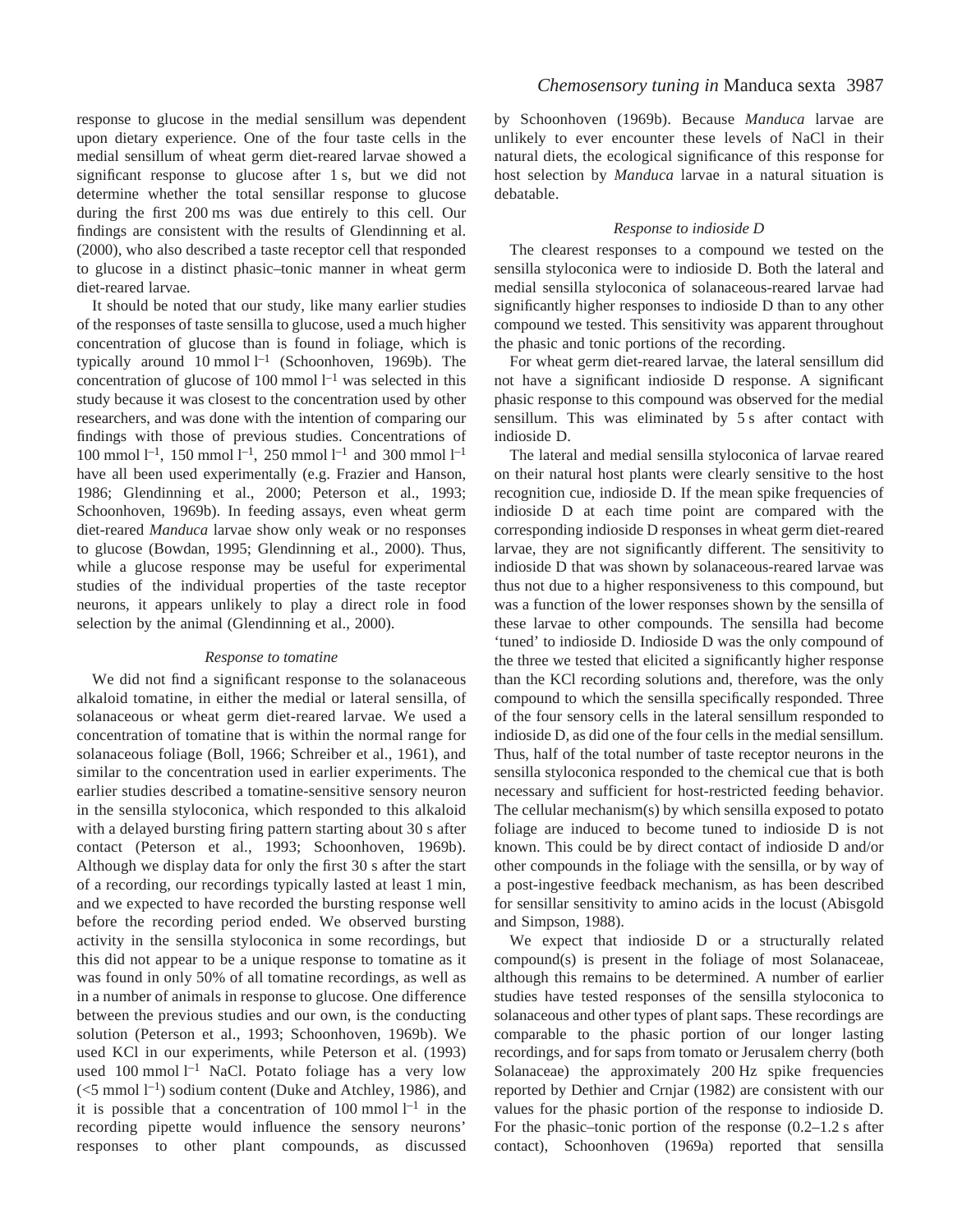# 3988 M. L. del Campo and C. I. Miles

styloconica of tomato-reared larvae were sensitive to solanaceous plant saps, which resulted in spike frequencies comparable to the responses we found for indioside D alone for this time period. Interestingly, plant saps from non-host plants, which we expect do not contain indioside D, produced initial spike frequencies that were substantially lower than the responses we observed for indioside (Peterson et al., 1993; Schoonhoven, 1969a).

### *Individual cells vs. total sensillar response*

The four sensory cells in each sensillum styloconicum of *Manduca* larvae have been classified by their sensitivities and patterns of response to particular compounds or classes of compounds (Schoonhoven, 1969a; Peterson et al., 1993; Glendinning and Hills, 1997). Early studies recognized that chemosensory neurons in the sensilla styloconica responded to multiple plant compounds, and that it was difficult to determine whether the individual cell responses and/or the sum of cell responses was the relevant information for the CNS to initiate feeding (Dethier, 1973; Frazier and Hanson, 1986; Schoonhoven, 1969a,b, 1977; Schoonhoven and Dethier, 1966). More recently, Bernays et al. (2002) also found that relevant chemical cues for the larvae of the Arctiidae moth *Estigmene acraea*, the pyrrolizidine alkaloids, stimulated three cells in the lateral sensilla at their natural concentration. In addition, they found that only one cell responded in a dosedependent manner to pyrrolizidine alkaloids, and its sensitivity was very high, although the lowest concentrations that could stimulate this cell were probably not behaviorally significant (Bernays et al., 2002). Our results showed that multiple cells respond to indioside at approximately a fourth of its normal concentration in potato foliage. We did not conduct a dosedependent study with indioside D in *Manduca*. It is possible that different neurons within the sensilla styloconica of *Manduca* have different sensitivities to indioside, and that we may be able to identify a cell that is particularly sensitive to it by lowering its concentration in our recording solutions. However, the focus of the present study was to understand how the responses of the sensilla styloconica to approximately natural concentrations of host and non-host plant compounds might be interpreted by the CNS to determine whether or not a feeding bout is initiated and sustained. Thus, while an individual neuron's responses to specific compounds may be critical for understanding different mechanisms of how taste sensilla function and are modified by experience in *Manduca*, the role of the total input from the sensilla in triggering a feeding bout cannot be ignored.

### *Phasic* versus *tonic responses*

Both phasic and tonic responses of the sensilla styloconica are likely to be important for feeding. Prior to the initiation of a feeding bout, larvae 'taste' the surface of a leaf by repeatedly touching it with their mouthparts without biting it, producing repeated brief contacts between the taste sensilla and the leaf surface (Devitt and Smith, 1985; Miles and Booker, 2000). More interestingly, Devitt and Smith (1985), using high speed

video recordings of feeding *Euxoa messoria* caterpillars, found that only one set of chemosensilla, the lateral and medial sensilla styloconica located on the galeae, remains in contact with foliage throughout a feeding sweep. Each sweep is a set of bites on a leaf with no interruption, and several sweeps comprise a full feeding bout. Only a few milliseconds before the caterpillar's mandibles close on the foliage to complete the first bite, the galeal chemosensilla (lateral and medial sensilla styloconica) contact the leaf surface, remaining in contact with the foliage until just a few milliseconds prior to the end of the feeding sweep. This would first produce a phasic input to the CNS, probably essential for the initiation of the first bite in a feeding bout. Once feeding has been initiated, the tonic responses of the sensilla styloconica, still in contact with the foliage, would provide a continuous source of excitatory inputs to the feeding circuitry. The importance of such input for maintaining a feeding bout has been described in a number of insects (Abisgold and Simpson, 1988; Barton-Browne, 1975; Bernays, 1985; Bernays and Simpson, 1982). Moreover, another piece of evidence for the requirement of continous sensillar contact with food to sustain a feeding bout was provided by Dethier and Crnjar (1982). They reported that *Manduca* larvae do not immediately stop feeding if host foliage is quickly replaced by non-host foliage during a feeding bout; they only began to react about 15 s after the exchange. This phenomenon may be at least partly due to the continued excitation of the chemosensory neurons by plant sap remaining on the mouthparts: an almost constant stimulation to the sensilla styloconica.

# *Role of sensilla inputs on feeding circuitry; a model for initiating feeding*

A central pattern generator (CPG) for chewing has been localized to the subesophageal ganglion (Griss, 1990; Rohrbacher, 1994a,b; Bowden and Wyse, 2000). Elimination of thoracic input to the subesophageal ganglion causes continuous chewing movements of the mandibles, leading to the conclusion that there is an inhibitory input to this circuit of thoracic origin (Griss et al., 1991; Rowell and Simpson, 1992). Excitatory sensory input resulting from the application of solanaceous plant sap to the mouthparts increases the frequency of the chewing rhythm in larvae with intact or cut connectives (Griss et al., 1991; Rowell and Simpson, 1992). These observations led Rowell and Simpson (1992) to propose that feeding was triggered when the level of excitation from chemo- and mechano-sensilla on the mouthparts surpassed a threshold of inhibition to the chewing CPG that was set in the thoracic ganglia. The source of this inhibition is not known, but it was hypothesized to be related to the hunger status of the larva. An additional source of inhibition to the chewing CPG could be from taste receptor cells that respond to deterrent compounds in plant saps (Frazier and Hanson, 1986; Glendinning and Hills, 1997; Glendinning et al., 1999a,b, 2000, 2001; Peterson et al., 1993; Schoonhoven, 1969a,b, 1972). Because host-restricted feeding behavior in *Manduca* is dependent only on the sensilla styloconica (Waldbauer and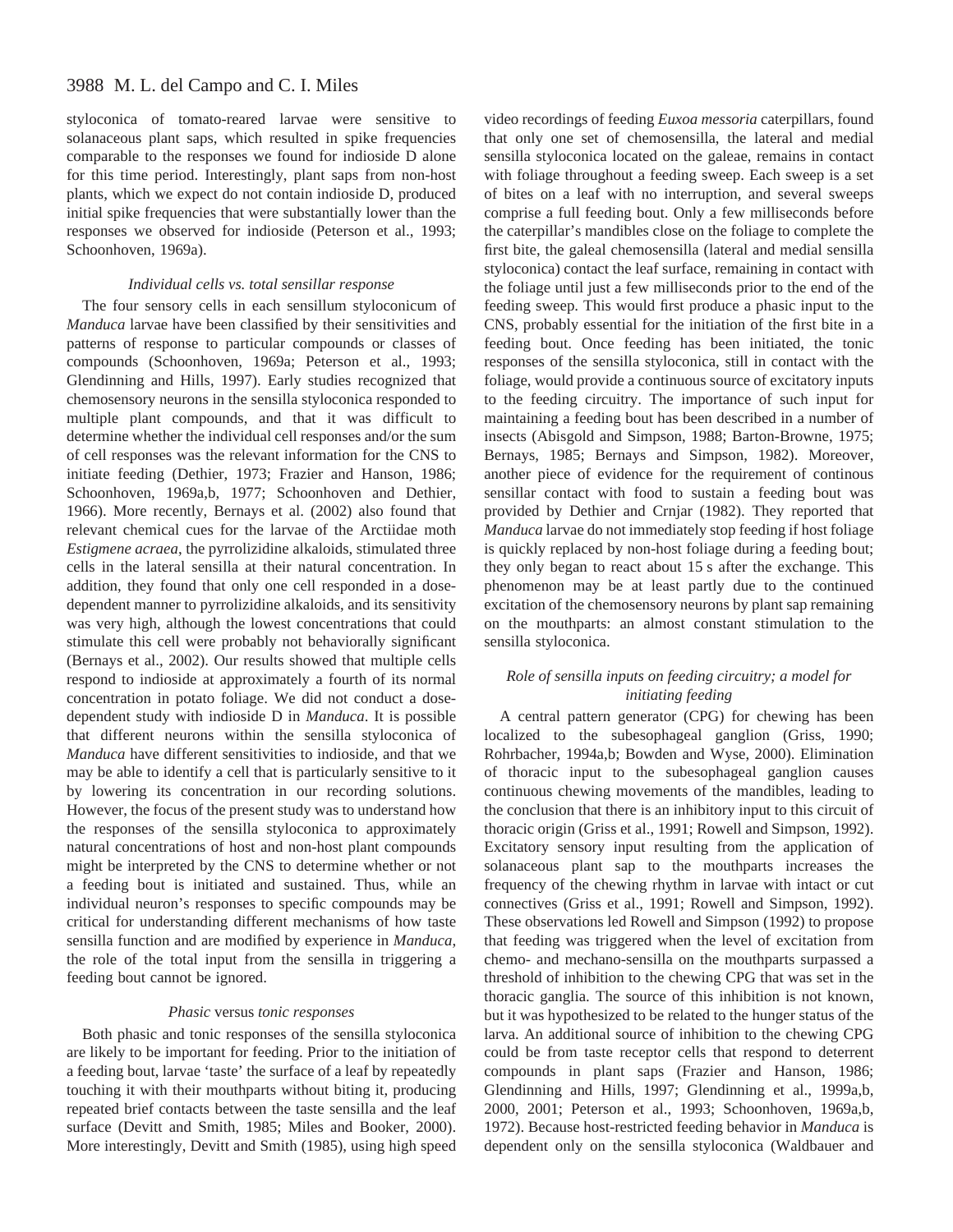Fraenkel, 1961; del Campo et al., 2001), the dramatically different food choices shown by wheat germ diet-reared and solanaceous foliage-reared larvae must be based on differences in the contributions of these sensilla to the total excitatory and inhibitory input to the feeding circuitry. We propose that in order to activate the chewing circuit and initiate feeding, the total excitatory input from all taste sensilla on the mouthparts must be sufficient to surpass a threshold level of inhibition to this circuitry that is determined by thoracic inhibition and any inputs from deterrent sensory cells. For wheat germ diet-reared larvae, the excitatory inputs from the sensilla styloconica help exceed this threshold by responding robustly to many different plant compounds, and should therefore initiate feeding bouts on many different plants, as has been described (de Boer, 1992; Schoonhoven, 1967; Yamamoto, 1974; del Campo and Renwick, 1999). In contrast, the sensilla styloconica of larvae reared on solanaceous foliage are tuned to indioside D, with relatively low responses to other plant compounds, and thus would not contribute sufficient excitatory input to initiate a feeding bout unless the host-specific indioside D is part of the stimulus. Our study tested representatives of four types of potentially relevant chemical stimuli; a salt, a sugar, a solanaceous specific compound that is not used as a recognition cue and the specific host recognition cue for these larvae. Expanding the variety of tested compounds to include more types of salts, sugars and deterrents at different concentrations would be a useful way to further test our model.

This research was supported by the NSF Minority postdoctoral Fellowship no. 0208238 to M. L. del Campo (A. K. A. M. L. Oliva), and NSF Grant no. IBN0077639 to C. I. Miles. We thank Dr Alan Renwick for critically reviewing the manuscript.

#### **References**

- **Abisgold, J. D. and Simpson, S. J.** (1988). The effect of dietary protein levels and haemolymph composition on the sensitivity of maxillary palp chemoreceptors of locusts. *J. Exp. Biol.* **135**, 215-229.
- **Barton-Browne, L.** (1975). Regulatory mechanisms in insect feeding. *Adv. Insect Physiol.* **11**, 1-116.
- **Bell, R. A. and Joachim, F. A.** (1976). Techniques for rearing laboratory colonies of tobacco hornworms and pink bollworms. *Ann. Entomol. Soc. Am.* **69**, 365-373.
- **Bernays, E. A.** (1985). Regualtion of feeding behaviour. In *Comprehensive Insect Physiology, Biochemistry and Pharmacology* (ed. G. A. Kerkut and L. Gilbert) pp. 1-32. Oxford: Pergamon Press.
- **Bernays, E. A.** (1996). Selective attention and host-plant specialization. *Entomol. Exp. Appl.* **80**, 125-131.
- **Bernays, E. A. and Chapman, R. F.** (1987). Evolution of deterrent responses in plant-feeding insects. In *Topics in Feeding Behavior and Physiology* (ed. R. F. Chapman, E. A. Bernays and J. G. Stoffolano), pp. 159-174. New York: Springer-Verlag.
- **Bernays, E. A. and Chapman, R. F.** (1994). *Host Plant Selection by Phytophagous Insects.* New York: Chapman and Hall.
- **Bernays, E. A. and Simpson, S. J.** (1982). Control of food intake. *Adv. Insect Physiol.* **16**, 59-118.
- **Bernays, E. A. and Weiss, M. R.** (1996). Induced food preferences in caterpillars: the need to identify mechanisms. *Entomol. Exp. Appl.* **78**, 1-8.
- **Bernays E. A., Chapman, R. F. and Hartmann, T.** (2002). A highly sensitive taste receptor cell for pyrrolizidine alkaloids in the lateral galeal sensillum of a polyphagous caterpillar, *Estigmene acraea*. *J. Comp. Physiol. A* **188**, 715-723.
- **Bernays, E. A., Glendinning, J. I. and Chapman, R. F.** (1998). Plant acids modulate chemosensory responses in *Manduca sexta* larvae. *Physiol. Entomol.* **23**, 193-201.
- **Boll, Per M.** (1966). Solanum *Steroid Alkaloids Chemistry and Botanical Distribution, a Review*. København: Academisk Forlag.
- **Bowdan, E.** (1995). The effects of a phagostimulant and deterrent on the microstructure of feeding by *Manduca sexta* caterpillars. *Ent. Exp. Appl.* **77**, 297-306.
- **Bowdan, E. and Wyse, G. A.** (2000). Temporally patterned activity recorded from mandibular nerves of isolated subesophageal ganglion of *Manduca*. *J. Insect Physiol.* **46**, 709-719.
- **de Boer, G.** (1991a). Role of bilateral chemosensory input in food discrimination by *Manduca sexta*. *Ent. Exp. Appl.* **61**, 159-168.
- **de Boer, G.** (1991b). Effect of diet experience on the ability of different larval chemosensory organs to mediate food discrimination by the tobacco hornworm, *Manduca sexta*. *Insect Physiol.* **37**, 763-769.
- **de Boer, G.** (1992). Diet-induced food preference by *Manduca sexta* larvae: acceptable non-host-plants elicit a stronger induction than host plants. *Ent. Exp. Appl.* **63**, 3-12.
- **de Boer, G.** (1993). Plasticity in food preference and diet-induced differential weighting of chemosensory information in larval *Manduca sexta*. *J. Insect Physiol.* **12**, 17-24.
- **de Boer, G. and Hanson, F. E.** (1987). Differentiation of roles of chemosensory organs in food discrimination among hosts and non-host plants by larvae of the tobacco hornworm, *Manduca sexta*. *Physiol. Entomol.* **12**, 387-398.
- **del Campo, M. L.** (1999). Behavioral, phytochemical, developmental and neurophysiological aspects of induction of host specificity in the tobacco hornworm to Solanaceae. PhD dissertation, Cornell University, USA.
- **del Campo, M. L. and Renwick, J. A. A.** (1999). Dependence on host constituents controlling food acceptance by *Manduca sexta*. *Ent. Exp. Appl.* **93**, 209-215.
- **del Campo, M. L. and Renwick, J. A. A.** (2000). Induction of host specificity in larvae of *Manduca sexta*: chemical dependence controlling host recognition and developmental rate. *Chemoecology* **10**, 115-121.
- **del Campo, M. L., Miles, C. I., Schroeder, F. C., Mueller, C., Booker, R. and Renwick, J. A. A.** (2001). Host recognition by the tobacco hornworm is mediated by a host plant compound. *Nature* **411**, 186-189.
- **Dethier, V. G.** (1973). Electropysiological studies of gustation in lepidopterous larvae. *J. Comp. Physiol.* **82**, 103-134.
- **Dethier, V. G. and Crnjar, R. M.** (1982). Candidate codes in the gustatory system of carterpillars. *J. Gen. Physiol.* **79**, 549-569.
- **Devitt, B. D. and Smith, J. J. B.** (1985). Action of mouthparts during feeding in the dark-sided cutworm, *Euxoa messoria* (Lepidoptera: Noctuidae). *Can. Ent.* **117**, 343-349.
- **Duchateau, G., Florkin, M. and Leclerq, J.** (1953). Concentrations des bases fixes et types de composition de la base totale de l'emolymphe de insects. *Arch. Intern. Physiol. Biochem.* **61**, 518-549.
- **Duke, J. A. and Atchley, A. A.** (1986). *CRC Handbook of Proximate Analysis Tables of Higher Plants.* Boca Raton, Florida: CRC Press, Inc.
- **Flowers, R. W. and Yamamoto, R. T.** (1992). Feeding on non-host plants by partially maxillectomized tobacco hornworms (*Manduca sexta*: Lepidoptera: Sphyngidae). *Fla. Entomol.* **75**, 89-93.
- **Frazier, J. L. and Hanson, F. E.** (1986). Electrophisiological recording and analysis of insect chemosensory responses. In *Insect–Plant Interactions* (ed. J. R. Miller and T. A. Miller), pp. 285-330. New York: Springer Verlag.
- **Glendinning, J. I. and Gonzalez, N. A.** (1995). Gustatory habituation to deterrent allelochemicals in a herbivore-concentration and compound specificity. *Anim. Behav.* **50**, 915-927.
- **Glendinning, J. I. and Hills, T. T.** (1997). Electrophysiological evidence for two transduction pathways within a bitter sensitive taste receptor. *J. Neurophysiol.* **78**, 734-745.
- **Glendinning, J. I., Valcic, S. and Timmermann, B. N.** (1998). Maxillary palps can mediate taste rejection of plant allelochemicals by caterpillars. *J. Comp. Physiol. A* **183**, 35-43.
- **Glendinning, J. I., Tarre, M. and Asaoka, K.** (1999a). Contribution of different bitter-sensitive taste cells to feeding inhibition in a caterpillar (*Manduca sexta*). *Behav. Neurosci.* **113**, 840-854.
- **Glendinning, J. I., Ensslen, S., Eisenberg, M. E. and Weiskopf, P.** (1999b). Diet-induced plasticity in the taste system of an insect: localization to a single transduction pathway in an identified taste cell. *J. Exp. Biol.* **202**, 2091-2102.
- **Glendinning, J. I., Nelson, N. M. and Bernays, E. A.** (2000). How do inositol